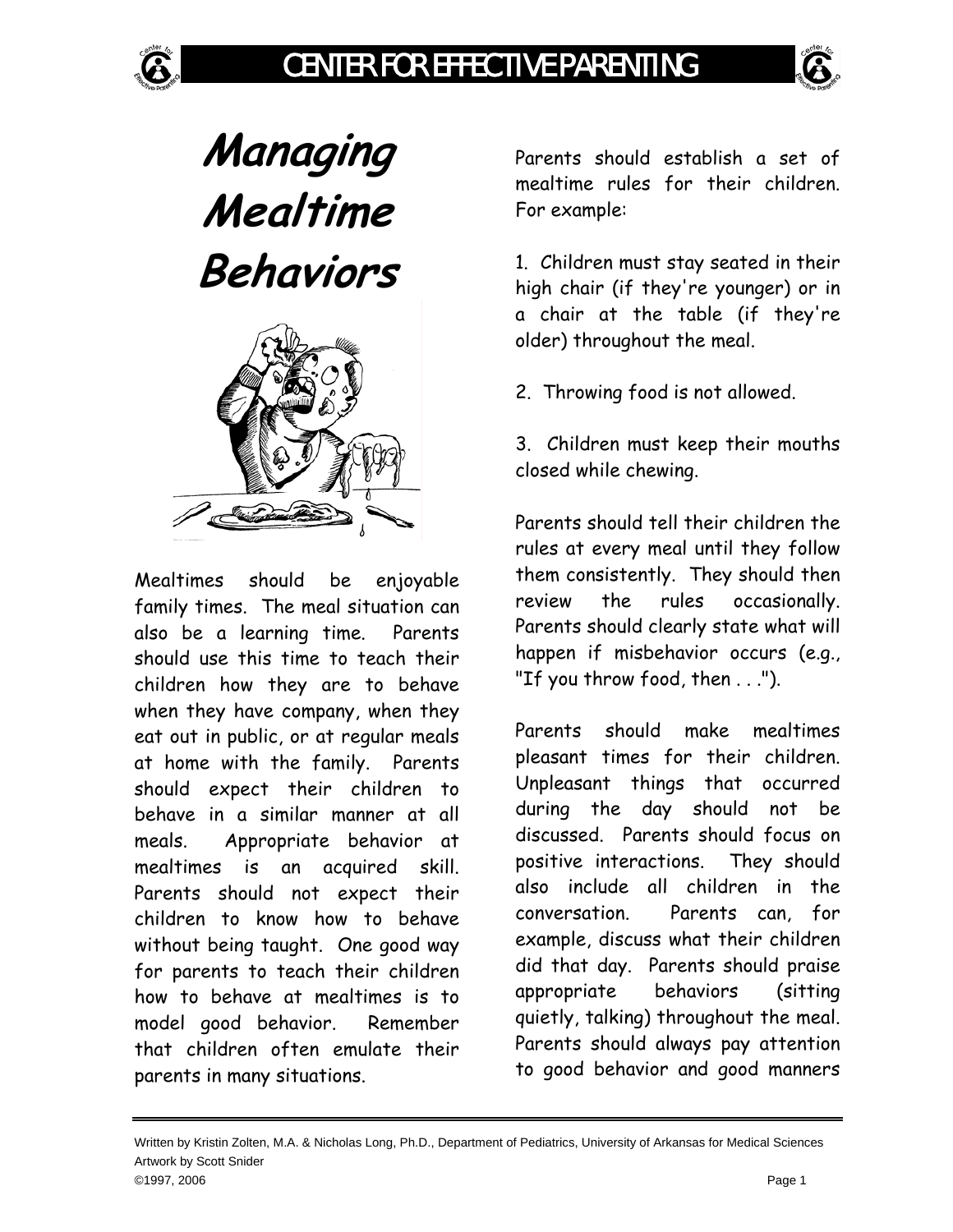throughout the meal whenever possible.

Parents should give their children only small portions of food that they are sure can be eaten. Parents can always give their children more if they ask for more of any one item. Parents should try to serve a variety of foods.

Parents should offer dessert to children only if they finished their meal. Parents should also try to limit snacks, and should offer them only if the last meal was finished.

Parents should set a reasonable time limit for meals: For example, thirty minutes for meals; fifteen minutes for snacks. Parents can use a portable kitchen timer to indicate when the meal is over, if this becomes a problem. When the bell rings, the table should be cleared regardless of whether the children are finished. Parents should not say anything to their children if they don't finish on time. Once meals are finished on time for 1-2 weeks, parents can stop using the timer.

## **Behavioral Problems: Some Reminders**

**\*Ignore tantrums.** Parents should not pay attention to their children if they start saying, "no" or crying, or throwing a tantrum.



**\*Do not allow food to be thrown.**  If a child begins to throw food, parents should immediately remove his or her plate. DO NOT TALK TO HIM OR HER. After two minutes (if he or she is quiet) parents should replace the plate and tell the child it is time to eat.

**\*Use time out.** If any other mealtime rule is broken, parents should remove the child who broke the rule from the table and place him or her in a brief time-out. If there are three time outs during any one meal, parents should end the meal for that child. If parents do have to terminate a meal, they should do it matter-of-factly. They should not nag or scold. There should be no snacks given until after the next meal (only water).

**\*Appropriate seating.** All meals should be eaten in a high chair, booster chair, or regular chair, depending on the size of the